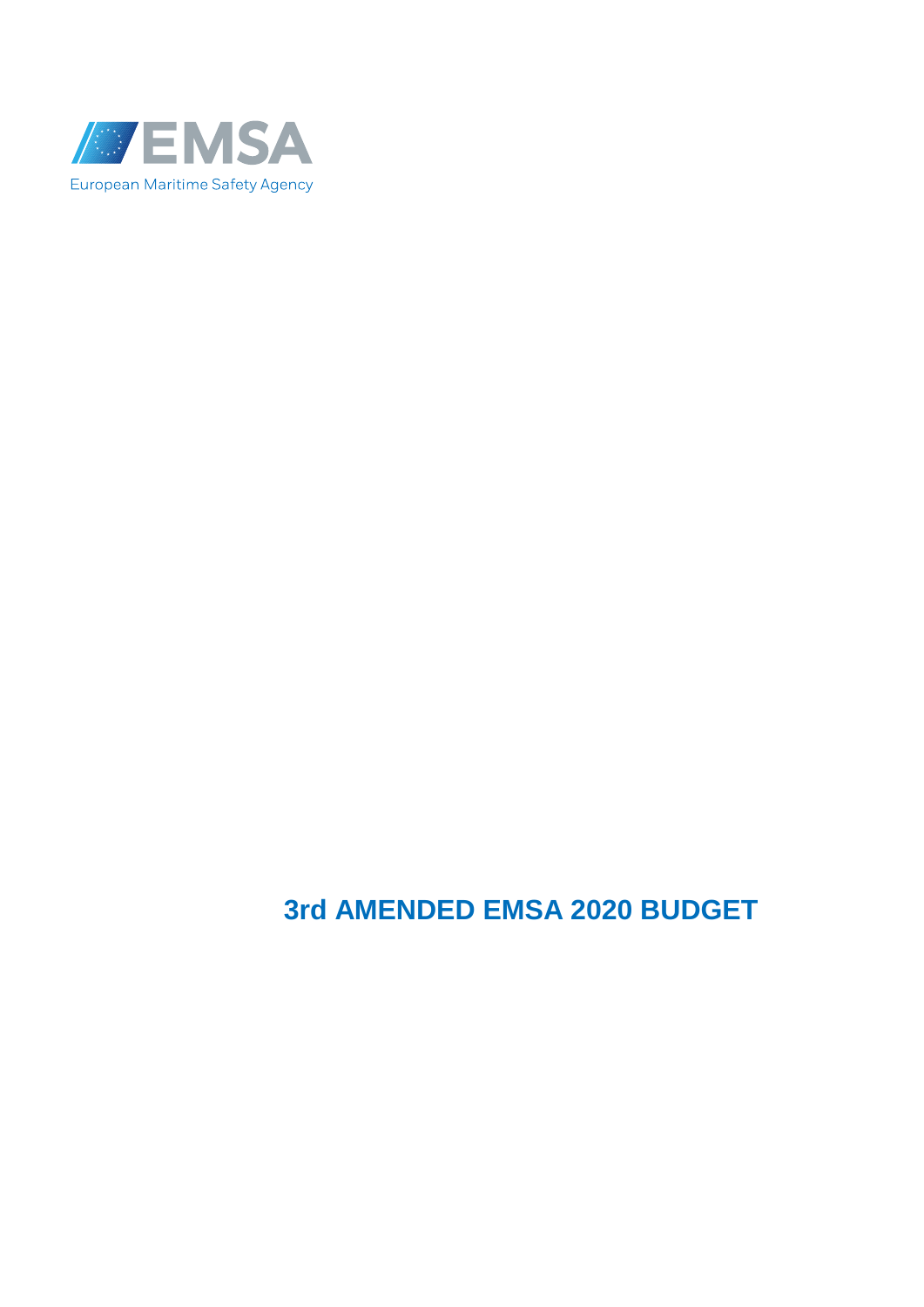#### **3rd AMENDED EMSA 2020 BUDGET**

**Statement of revenue and expenditure of the European Maritime Safety Agency for the financial year 2020**

#### **REVENUE**

#### **Title 2 — SUBSIDY FROM THE COMMISSION**

| <b>Title</b>   | Heading                             |                    | Appropriations  | <b>Amending Budget 3</b> |                 |                    | New Amount      |
|----------------|-------------------------------------|--------------------|-----------------|--------------------------|-----------------|--------------------|-----------------|
|                |                                     | <b>Commitments</b> | <b>Payments</b> | <b>Commitments</b>       | <b>Payments</b> | <b>Commitments</b> | <b>Payments</b> |
| 120            | SUBSIDY FROM THE COMMISSION         | 79,853,932.00      | 80,975,192.00   |                          |                 | 79,853,932.00      | 80,975,192.00   |
| 2 <sub>1</sub> | <b>OPERATIONAL</b><br><b>INCOME</b> | 9,627,787.79       | 9,627,787.79    | 7,242,618.16             | 7,242,618.16    | 16,870,405.95      | 16,870,405.95   |
|                | Title 2 - Total                     | 89,481,719.79      | 90,602,979.79   | 7,242,618.16             | 7,242,618.16    | 96,724,337.95      | 97,845,597.95   |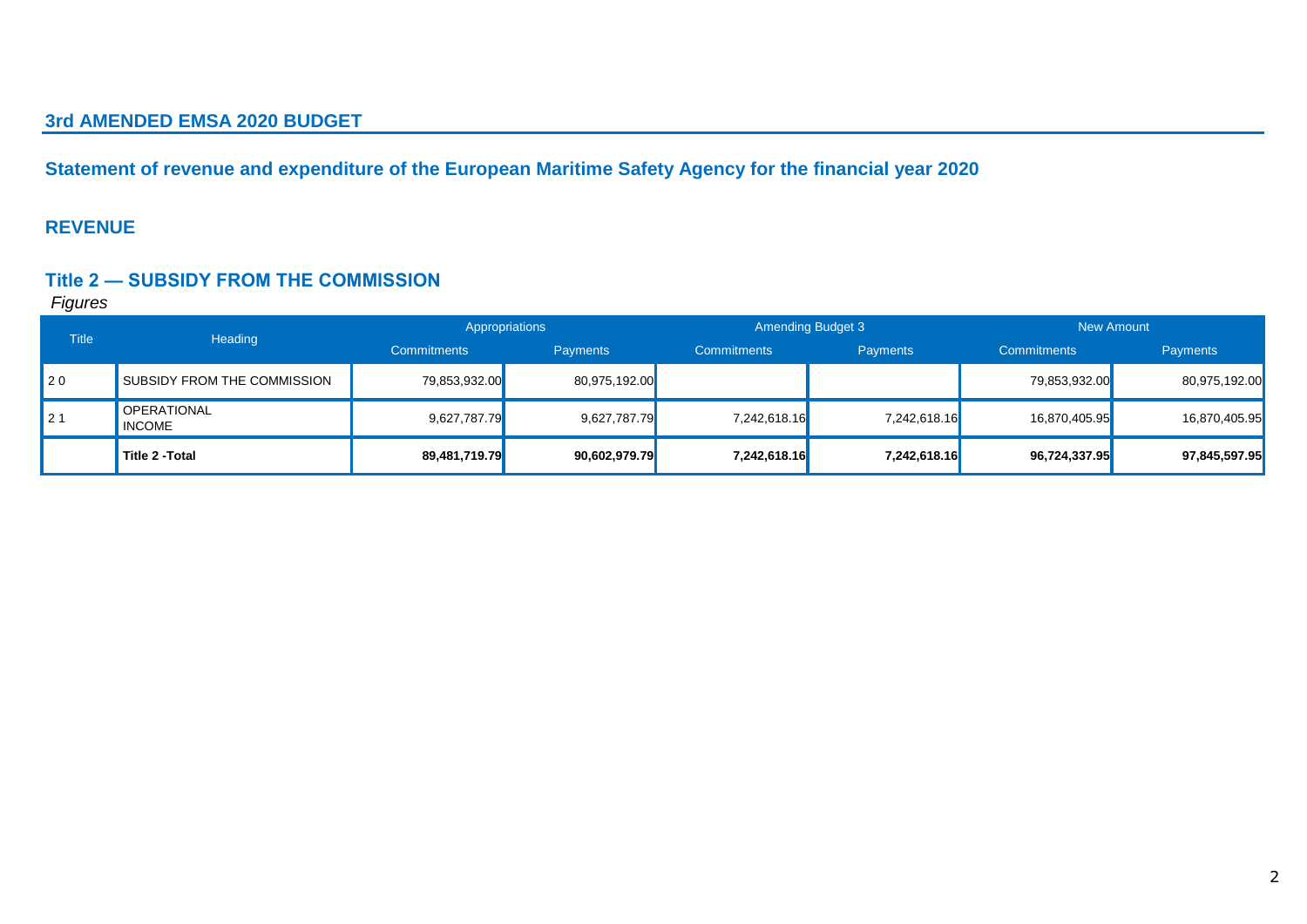### **EXPENDITURE**

| <b>Title</b>   | Heading                    |                    | Appropriations |                    | <b>Amending Budget 3</b> | <b>New Amount</b>  |               |
|----------------|----------------------------|--------------------|----------------|--------------------|--------------------------|--------------------|---------------|
|                |                            | <b>Commitments</b> | Payments       | <b>Commitments</b> | <b>Payments</b>          | <b>Commitments</b> | Payments      |
|                | <b>STAFF</b>               | 27,470,012.00      | 27,470,012.00  |                    |                          | 27,470,012.00      | 27,470,012.00 |
| $\overline{2}$ | ADMINISTRATIVE EXPENDITURE | 4,871,492.00       | 4,871,492.00   | 62,757.23          | 62,757.23                | 4,934,249.23       | 4,934,249.23  |
| 3              | OPERATIONAL EXPENDITURE    | 22,828,415.00      | 24,874,675.00  | 107,236.38         | 107,236.38               | 22,721,178.62      | 24,767,438.62 |
| 4              | ANTI-POLLUTION MEASURES    | 25,009,988.00      | 24,084,988.00  |                    |                          | 25,009,988.00      | 24,084,988.00 |
| 5              | PROJECT FINANCED ACTIONS   | 9,301,812.79       | 9,301,812.79   | 7,287,097.31       | 7,287,097.31             | 16,588,910.10      | 16,588,910.10 |
|                | <b>Expenditure - Total</b> | 89,481,719.79      | 90,602,979.79  | 7,242,618.16       | 7,242,618.16             | 96,724,337.95      | 97,845,597.95 |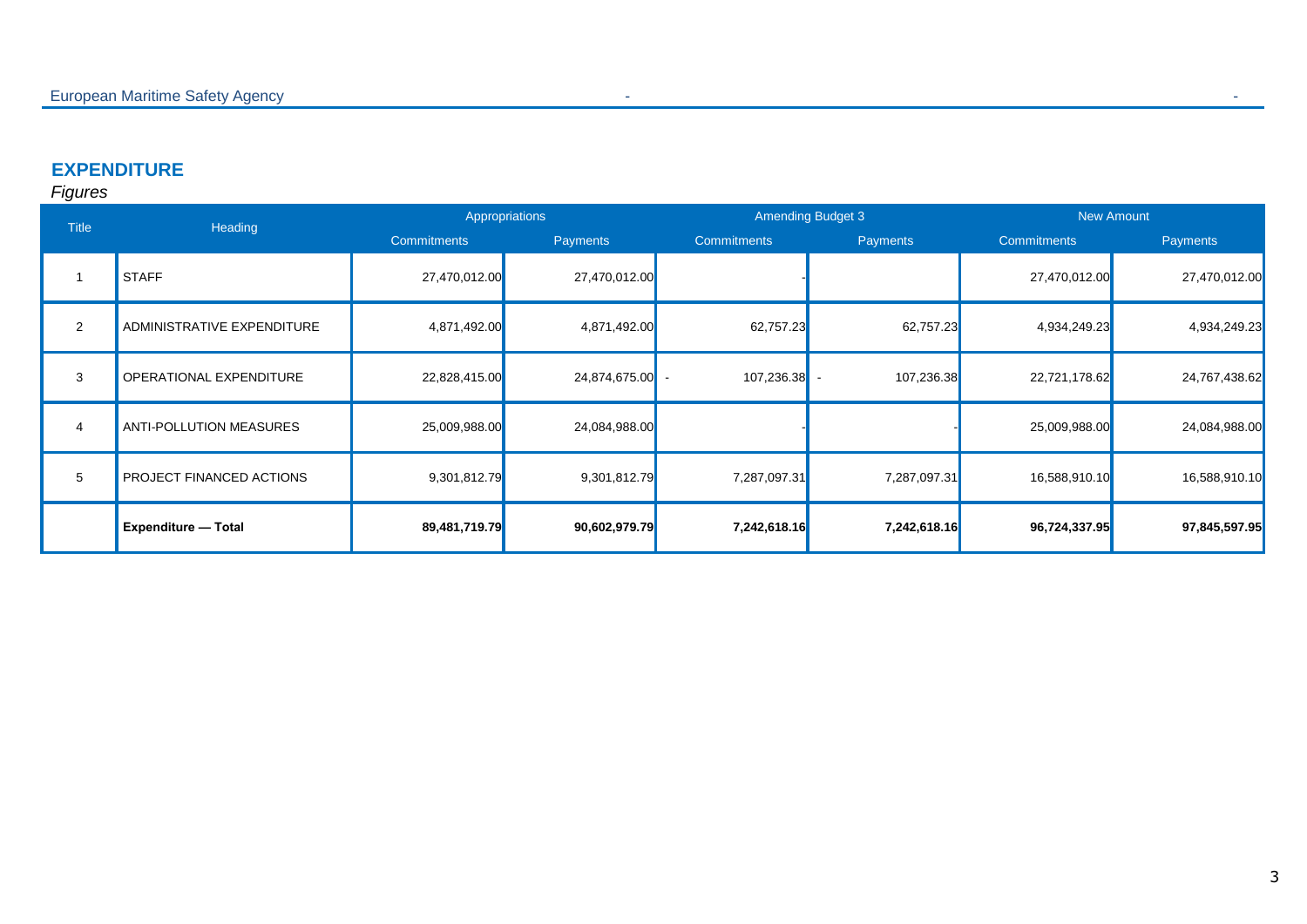# **Title 1 — STAFF**

| <b>Title</b> | Heading                                             |                    | Appropriations  |                    | <b>Amending Budget 3</b> |                    | <b>New Amount</b> |
|--------------|-----------------------------------------------------|--------------------|-----------------|--------------------|--------------------------|--------------------|-------------------|
| Chapter      |                                                     | <b>Commitments</b> | <b>Payments</b> | <b>Commitments</b> | Payments                 | <b>Commitments</b> | Payments          |
| 11           | <b>STAFF IN ACTIVE EMPLOYMENT</b>                   | 26,095,675.00      | 26,095,675.00   |                    |                          | 26,095,675.00      | 26,095,675.00     |
| 12           | <b>EXPENDITURE RELATED TO</b><br><b>RECRUITMENT</b> | 327,337.00         | 327,337.00      |                    |                          | 327,337.00         | 327,337.00        |
| 13           | ADMINISTRATIVE MISSIONS AND<br><b>DUTY TRAVEL</b>   | 90,000.00          | 90,000.00       |                    |                          | 90,000.00          | 90,000.00         |
| 14           | SOCIO-MEDICAL STRUCTURE                             | 35,000.00          | 35,000.00       |                    |                          | 35,000.00          | 35,000.00         |
| 15           | <b>TRAINING</b>                                     | 230,000.00         | 230,000.00      |                    |                          | 230,000.00         | 230,000.00        |
| 16           | <b>SOCIAL MEASURES</b>                              | 670,000.00         | 670,000.00      |                    |                          | 670,000.00         | 670,000.00        |
| 17           | <b>RECEPTION AND EVENTS</b>                         | 22,000.00          | 22,000.00       |                    |                          | 22,000.00          | 22,000.00         |
|              | Title 1 - Total                                     | 27,470,012.00      | 27,470,012.00   |                    |                          | 27,470,012.00      | 27,470,012.00     |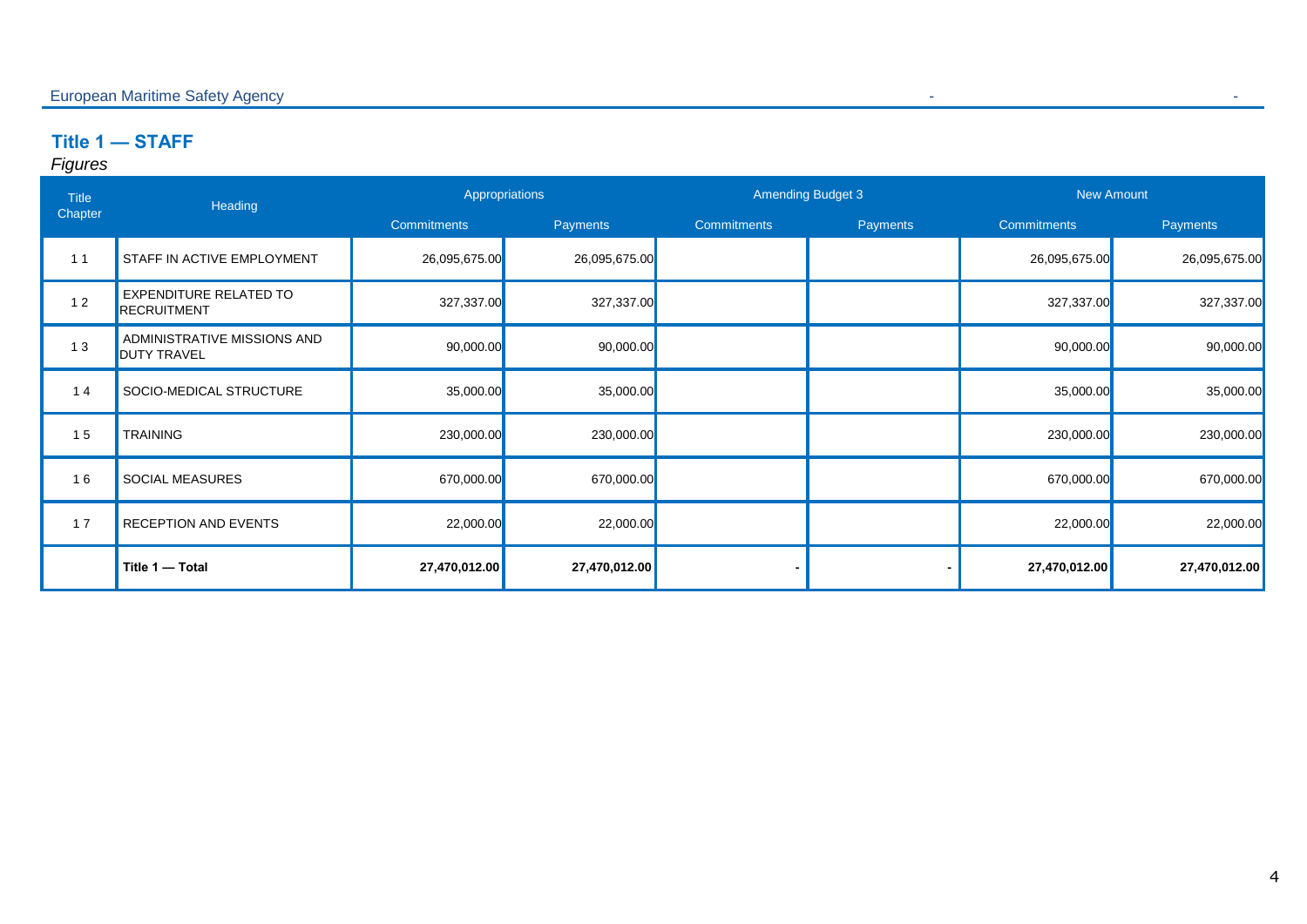# **Title 2 — BUILDINGS, EQUIPMENT AND MISCELLANEOUS OPERATING EXPENDITURE**

| <b>Title</b> | Heading                                                  |                    | <b>Amending Budget 3</b><br>Appropriations |                    |           |                    | <b>New Amount</b> |  |
|--------------|----------------------------------------------------------|--------------------|--------------------------------------------|--------------------|-----------|--------------------|-------------------|--|
| Chapter      |                                                          | <b>Commitments</b> | Payments                                   | <b>Commitments</b> | Payments  | <b>Commitments</b> | Payments          |  |
| 20           | <b>RENTAL OF BUILDING AND</b><br><b>ASSOCIATED COSTS</b> | 3,472,581.00       | 3,472,581.00                               | 36,609.73          | 36,609.73 | 3,509,190.73       | 3,509,190.73      |  |
| 21           | DATA PROCESSING EXPENDITURE<br>AND ASSOCIATED COSTS      | 900,504.00         | 900,504.00                                 | 26,147.50          | 26,147.50 | 926,651.50         | 926,651.50        |  |
| 22           | <b>MOVABLE PROPERTY AND</b><br><b>ASSOCIATED COSTS</b>   | 183,000.00         | 183,000.00                                 |                    |           | 183,000.00         | 183,000.00        |  |
| 23           | <b>CURRENT ADMINISTRATIVE</b><br><b>EXPENDITURE</b>      | 101,500.00         | 101,500.00                                 |                    |           | 101,500.00         | 101,500.00        |  |
| 24           | <b>POSTAL CHARGES AND</b><br><b>TELECOMMUNICATIONS</b>   | 88,907.00          | 88,907.00                                  |                    |           | 88,907.00          | 88,907.00         |  |
| 25           | <b>MEETING EXPENSES</b>                                  | 125,000.00         | 125,000.00                                 |                    |           | 125,000.00         | 125,000.00        |  |
|              | Title 2 - Total                                          | 4,871,492.00       | 4,871,492.00                               | 62,757.23          | 62,757.23 | 4,934,249.23       | 4,934,249.23      |  |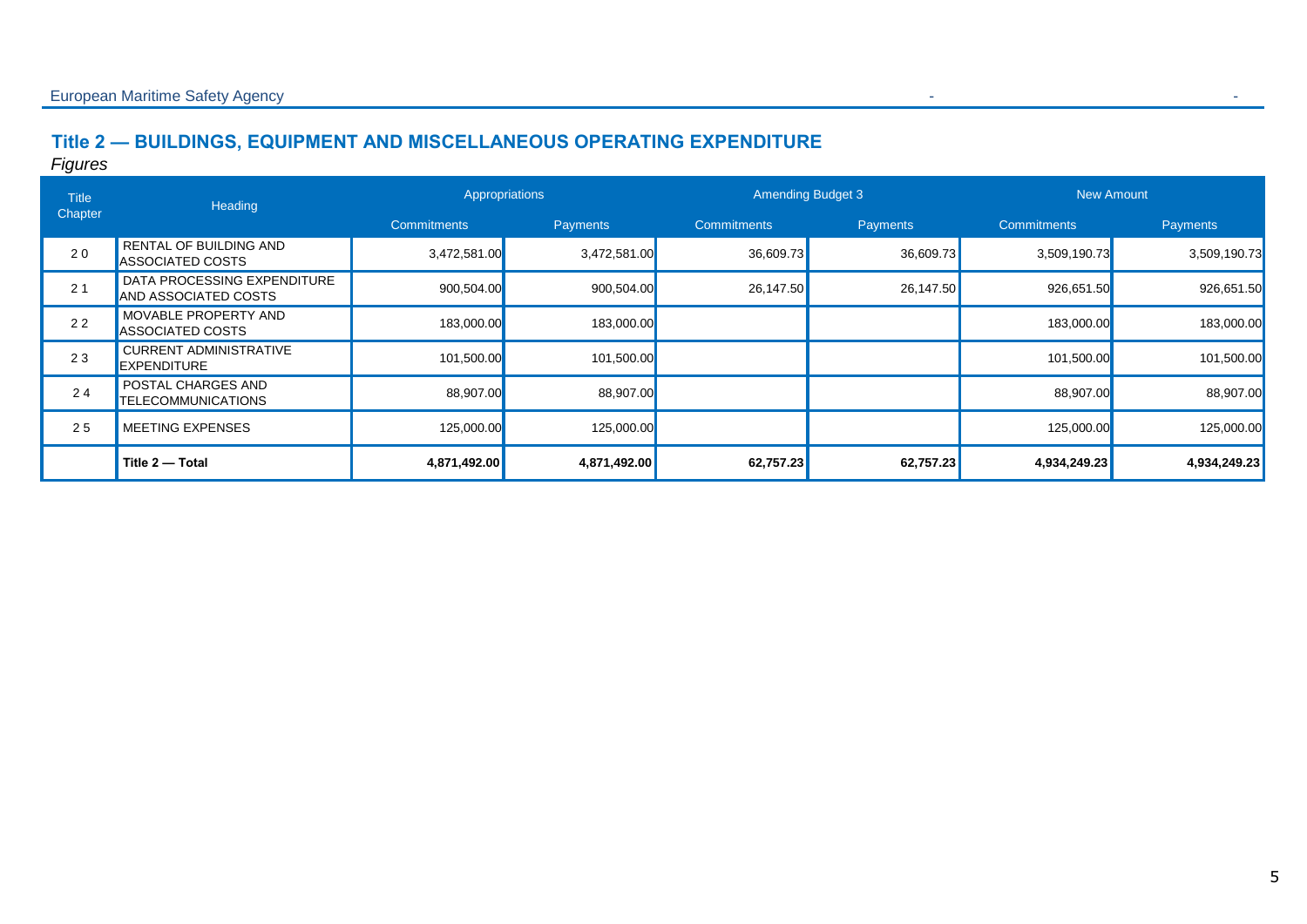# **Title 3 — OPERATIONAL EXPENDITURE**

| <b>Title</b>   | Heading                                                      |                    | Appropriations  |                    | <b>Amending Budget 3</b> | <b>New Amount</b>  |                 |
|----------------|--------------------------------------------------------------|--------------------|-----------------|--------------------|--------------------------|--------------------|-----------------|
| Chapter        |                                                              | <b>Commitments</b> | <b>Payments</b> | <b>Commitments</b> | <b>Payments</b>          | <b>Commitments</b> | <b>Payments</b> |
| 3 <sub>1</sub> | <b>INFORMATION SERVICES &amp;</b><br>DATABASES               | 5,322,586.00       | 6,226,555.00    |                    |                          | 5,322,586.00       | 6,226,555.00    |
| 32             | INFORMATION & COMMUNICATION                                  | 150,000.00         | 160,000.00      | 2,464.00           | 2,464.00                 | 152,464.00         | 162,464.00      |
| 33             | <b>OPERATIONAL WORKSHOPS &amp;</b><br><b>TRAININGS</b>       | 909,775.00         | 878,929.00      |                    |                          | 909,775.00         | 878,929.00      |
| 35             | STUDIES IN SUPPORT OF THE<br><b>AGENCY'S OPERATIONS</b>      | 388,100.00         | 590,600.00      |                    |                          | 388,100.00         | 590,600.00      |
| 36             | <b>MISSION EXPENSES</b>                                      | 525,000.00         | 530,910.00      |                    |                          | 525,000.00         | 530,910.00      |
| 37             | LONG RANGE IDENTIFICATION AND<br>TRACKING DATA CENTRE (LRIT) | 1,436,000.00       | 1,328,346.00    | 109,700.38         | 109,700.38               | 1,326,299.62       | 1,218,645.62    |
| 39             | COOPERATION ON COAST GUARD<br><b>FUNCTONS</b>                | 14,096,954.00      | 15,159,335.00   |                    |                          | 14,096,954.00      | 15,159,335.00   |
|                | Title 3 - Total                                              | 22,828,415.00      | 24,874,675.00   | 107,236.38         | 107,236.38               | 22,721,178.62      | 24,767,438.62   |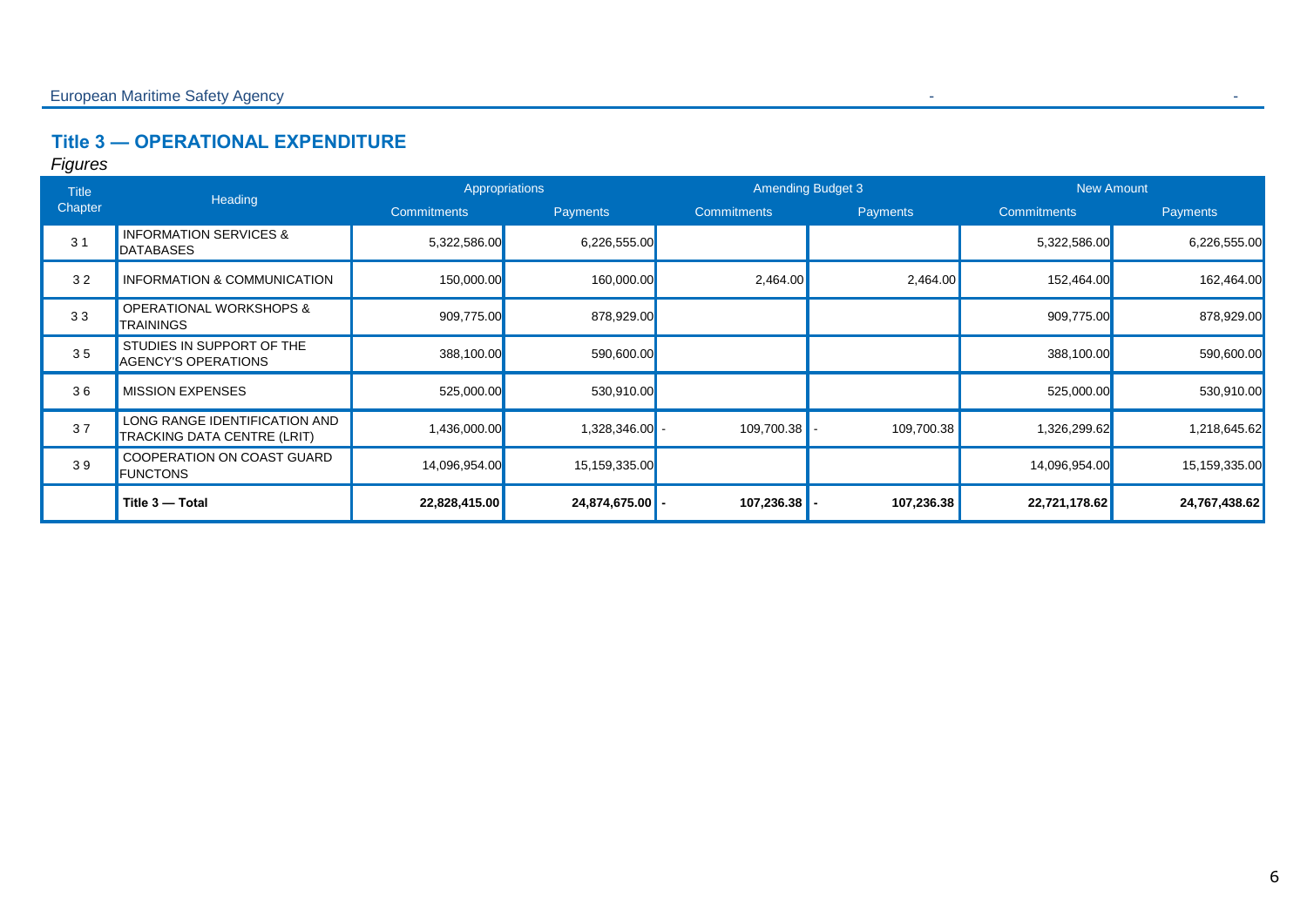# **Title 4 — ANTI-POLLUTION MEASURES**

| <b>Title</b> | Heading                                                |                    | Appropriations  |                    | <b>Amending Budget 3</b> |                    | <b>New Amount</b> |
|--------------|--------------------------------------------------------|--------------------|-----------------|--------------------|--------------------------|--------------------|-------------------|
| Chapter      |                                                        | <b>Commitments</b> | <b>Payments</b> | <b>Commitments</b> | <b>Payments</b>          | <b>Commitments</b> | <b>Payments</b>   |
| 41           | <b>POLLUTION RESPONSE SERVICES</b>                     | 17,559,988.00      | 16,505,095.00   |                    |                          | 17,559,988.00      | 16,505,095.00     |
| 42           | <b>CLEANSEANET</b>                                     | 7,100,000.00       | 7,114,493.00    |                    |                          | 7,100,000.00       | 7,114,493.00      |
| 43           | CO-OPERATION & CO-ORDINATION<br><b>AND INFORMATION</b> | 350,000.00         | 465,400.00      |                    |                          | 350,000.00         | 465,400.00        |
|              | Title 4 - Total                                        | 25,009,988.00      | 24,084,988.00   |                    |                          | 25,009,988.00      | 24,084,988.00     |